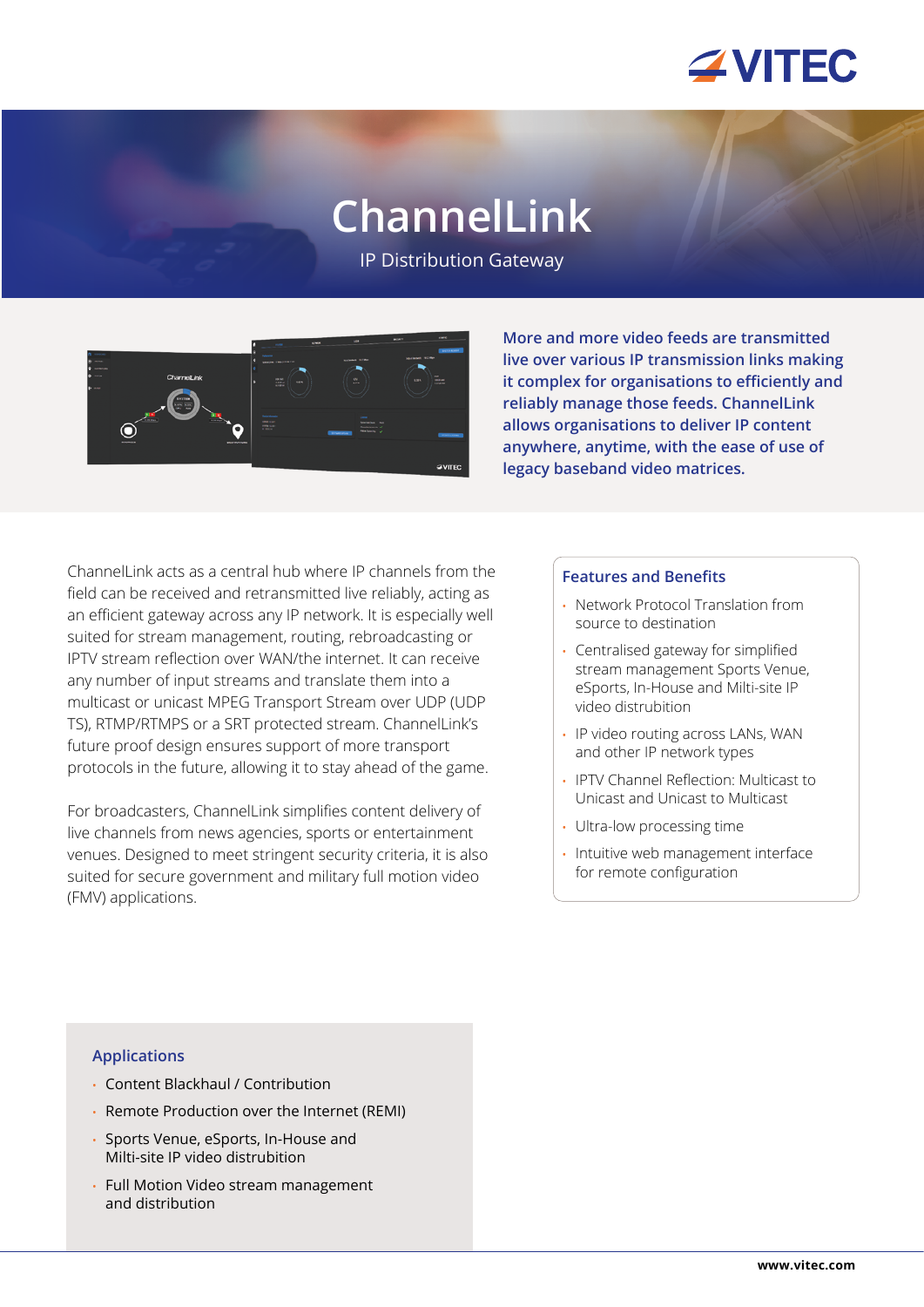

#### **Best End-to-End latency delivered with MGW Ace Encoder/Decoder**

As latency is key in any IP streaming application, ChannelLink achieves the lowest processing time for IP-based channels. When used in conjunction with VITEC's MGW Ace Encoder/Decoder in its Ultra Low Latency HEVC profile, ChannelLink provides the best end-to-end latency without compromising video quality. The solution enables contribution over the internet and avoids the use of expensive fibre or satellite transmission infrastructure, leading to dramatically reduced operating expenses (OPEX).

#### **Interoperable**

ChannelLink ensures full compatibility with third-party encoders and decoders. Compatible with MPEG-2, H.264 and HEVC codecs, the gateway is compression standard agnostic and is engineered to evolve and support future transport protocols.

#### **Easy to Set up and Use**

ChannelLink is designed to facilitate the set-up for operators. An unlimited number of channel sources (encoders) can be set to target a single IP address associated with ChannelLink. Tailored to streamline IP video contribution, backhaul and distribution, the userfriendly interface simplifies channel source-to-destination routing. Users can view information and statistics such as quality of the network link and packet loss. The gateway provides users with a centralised location for aggregating content and monitoring incoming streams.

#### **End-to-end Content Protection**

VITEC encoders and decoders provide the capability to encrypt the audio and video stream. ChannelLink handles the management of such encrypted streams to secure your content end-to-end. To ensure full compatibility with civilian and governmental secure environments, ChannelLink has been designed to conform to the most stringent network and information assurance security standards. Specific accreditations can be provided by VITEC upon request.